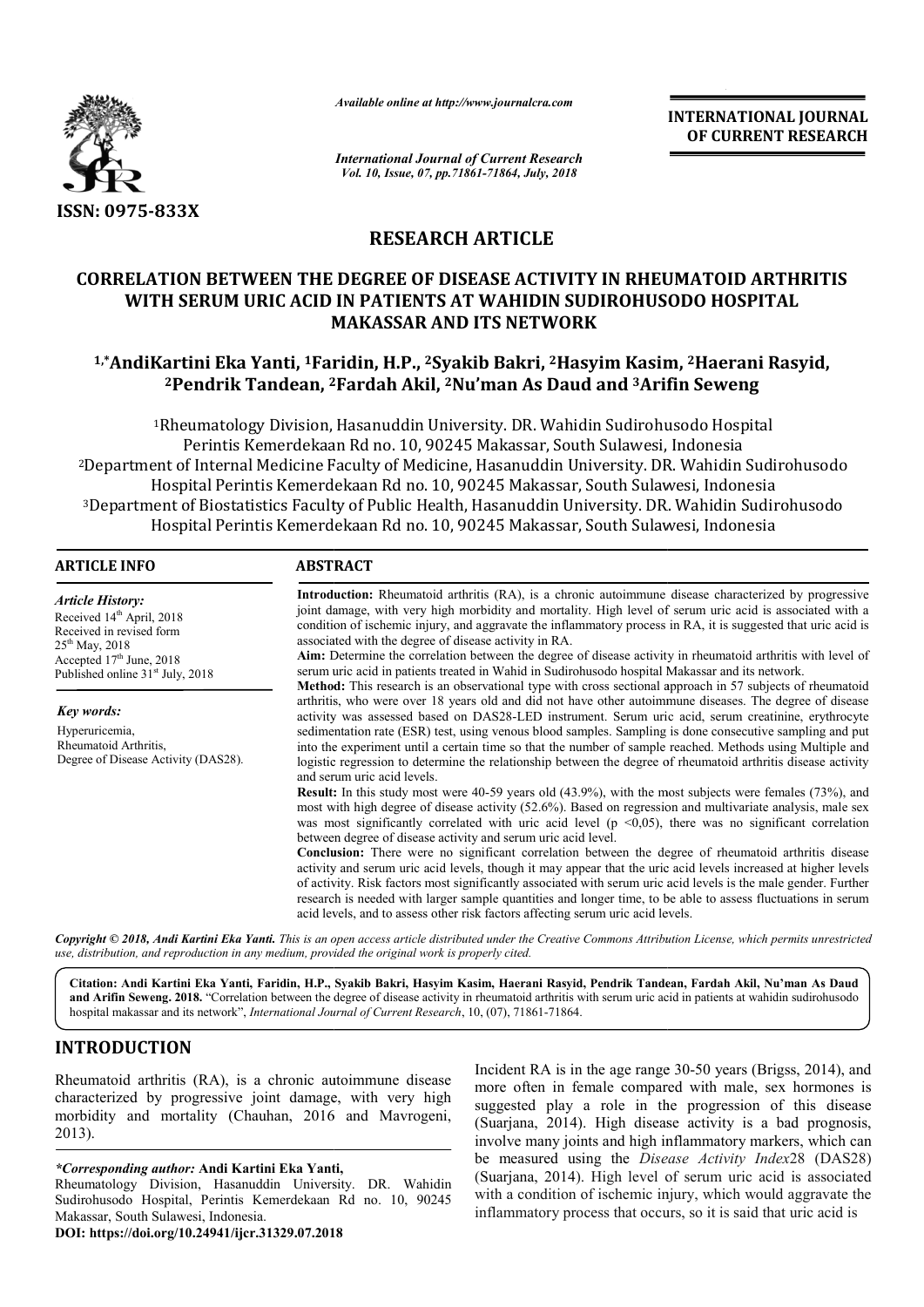| Variable                           |                                           | n  | $\frac{0}{0}$ |
|------------------------------------|-------------------------------------------|----|---------------|
| Gender                             | Male                                      | 15 | 26,3          |
|                                    | Female                                    | 42 | 73,7          |
| Age                                | $18-39$ yo                                | 23 | 40,4          |
|                                    | $40-59$ yo                                | 25 | 43,9          |
|                                    | $>= 60$ yo                                | 9  | 15,8          |
| Hypertension                       | Yes                                       | 17 | 29,8          |
|                                    | No.                                       | 40 | 70,2          |
| <b>GFR</b>                         | $\text{$ } = 60 mL/min/1,73m <sup>2</sup> | 46 | 80,7          |
|                                    | $< 60$ mL/min/1,73m <sup>2</sup>          | 11 | 19,3          |
| Serum Uric Acid                    | High                                      | 22 | 38,5          |
|                                    | Normal                                    | 35 | 61,4          |
| Degree of Disease Acityity (DAS28) | High                                      | 30 | 52,6          |
|                                    | Moderate/Low                              | 27 | 47,4          |

**Table 1. Characteristic Distribution of Research Subject (n = 57)**

**Table 2. Correlation between Degree of Disease Activity (DAS28) with Level of Serum Uric Acid**

| Degree of Disease Activity |              |      | Serum Uric Acid |        |       |
|----------------------------|--------------|------|-----------------|--------|-------|
|                            |              |      | High            | Normal |       |
|                            | High         | n    | 14              | 16     |       |
|                            |              | $\%$ | 46,7%           | 53,3%  |       |
|                            | Low/moderate | n    |                 | 19     | 0,187 |
|                            |              | $\%$ | 29,6%           | 70,4%  |       |
| Total                      |              | n    | 22              | 35     |       |
|                            |              | $\%$ | 38,6%           | 61,4%  |       |

associated with inflammatory processes and the degree of disease activity (Ghosh, 2016). Several studies of the coexistence of RA and gout found that uric acid levels increased at a high degree of activity disease in RA, especially in female (Ghosh, 2016). Rabinowic *et al* (2017), that serum uric acid levels are lower in AR compared with non RA. Risk factors that affect, among others, old age, male sex, body mass index (BMI) and hypertension. Coexistence of gout and RA, to date, only about 33 cases have been reported in English literature (Jebakumar, 2013).

# **MATERIALS AND METHODS**

The population of this study was the subjects of Rheumatoid Arthritis treated at Wahid in Sudirohusodo Hospital Makassar and its network, and fulfilled the inclusion criteria, male or female of ages  $\geq$ 18 years old, diagnosed RA according to ACR EULAR criteria in 2010, and signed informed concent. Subject with other autoimmune diseases are not included in this study. Physical examination and anthropometry were performed at the time of the hospital visit. The degree of disease activity was assessed based on DAS28-LED instrument, serum uric acid, serum creatinine, erythrocyte sedimentation rate (ESR) test, using venous blood samples.

This study evaluated the association between risk factors such as disease activity, age, gender, hypertension, glomerular filtration rate (GFR) on uric acid levels.

### **Research variable**

- Age of the subject using the date of birth listed in the medical record.
- Gender is divided into male and female.
- Hypertension is determined on the basis of the JNC 7 criterion, hypertension, when systolic blood pressure ≥140 mmHg and/or diastolic blood pressure ≥90 mmHg, or taking antihypertensive drugs.
- GFR is calculated based on the CKD-EPI formula, which is calculated by age, gender, serum creatinine, and differentiated between male and female, by using Qx calculate application, divided into:  $\geq 60$  mL/min/1.73m<sup>2</sup> and < 60  $mL/min/1.73m<sup>2</sup>$
- Hyperuricemia in the presence of elevated serumuric acid levels above the nomal, divided into: males:  $\geq 7.0$  mg/dl, women  $\geq 6.0$  mg/dl.<sup>8</sup>

## **Statistical Analysis**

Subject data were described using the mean± standard deviation, simple grouping and percentage. The independent variable is the degree of rheumatoid arthritis disease activity (DAS28), the dependent variable is the serum uric acid levels, and confounding variables including age, sex, hypertension, and GFR. Data analysis was performed using SPSS version 22. The method used was calculation of descriptive statistic (minimum, maximum, mean, standard deviation, and frequency distribution), statistical test using *Pearson's Correlation* test, Anova test, and *independent t-test*. Statistical test results are significant if the value of  $p \le 0.05$ .

# **RESULTS**

Total of 57 RA subject, female 73,7%, most 40-59 years old, 17 subjects of hypertensionand11 subjects decreased GFR. Most subjects with high disease activity (52,6 %) and 22 subjects with hyperuricemia, (Table 1). In this study, since no significant association was found between the degree of disease activity and serum uric acid levels (Table 2), we continued by analyzing the association between risk factors for sex, age, hypertension, GFR with serum uric acid levels. Gender was found to be related significantly to the increase in serum uric acid levels ( $p<0.05$ ) and hypertension ( $p<0.05$ ), as shown in Tables 3 and 4. Gender, and hypertension are significantly have correlation with elevated levels of serum uric acid, by Amultivariate analysis using Multiple Logistic Regression found that gender was the only significant variable related touric acid levels (p<0.05), (Table 5).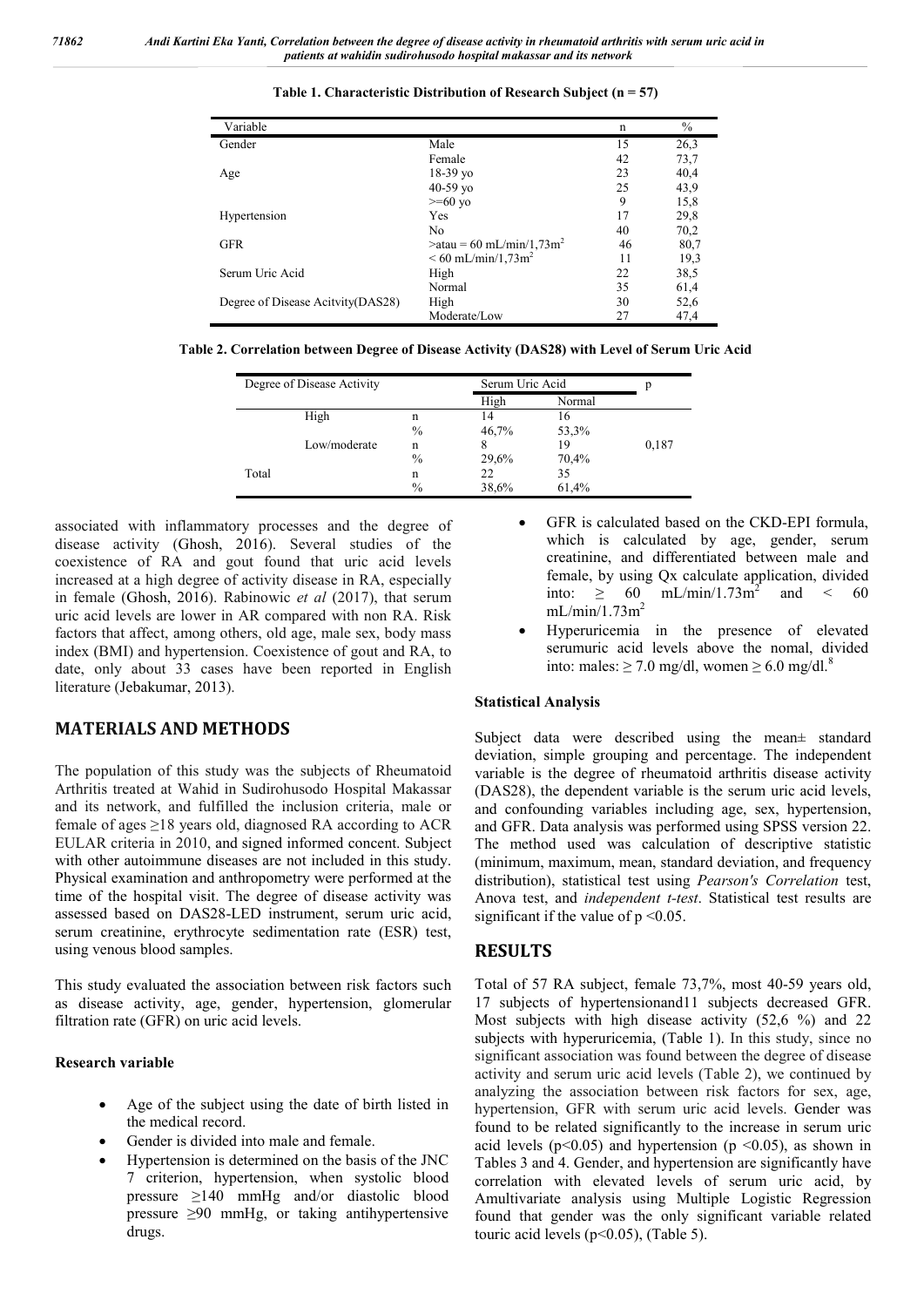| Gender |        |               | Serum Uric Acid |        | Total  |       |
|--------|--------|---------------|-----------------|--------|--------|-------|
|        |        |               | High            | Normal |        | р     |
|        | Male   | n             | 10              |        |        |       |
|        |        | $\frac{0}{0}$ | 66,7%           | 33,3%  | 100,0% |       |
|        | Female | n             | 12              | 30     | 42     | 0,009 |
|        |        | $\frac{0}{0}$ | 28,6%           | 71,4%  | 100,0% |       |
| Total  |        | n             | 22              | 35     | 57     |       |
|        |        | $\%$          | 38,6%           | 61,4%  | 100,0% |       |

**Table 3. Correlation between Gender and Level of Serum Uric Acid**

**Table 4. Correlation between Hypertension with Level of Serum uric Acid**

|       | Serum Uric Acid<br>Hypertension |               |       | р      |       |
|-------|---------------------------------|---------------|-------|--------|-------|
|       |                                 |               | High  | Normal |       |
|       | Yes                             | n             | 10    |        |       |
|       |                                 | $\frac{0}{0}$ | 58,8% | 41,2%  |       |
|       | No                              | n             | 12    | 28     | 0,041 |
|       |                                 | $\%$          | 30,0% | 70,0%  |       |
| Total |                                 | n             | 22    | 35     |       |
|       |                                 | $\frac{0}{0}$ | 38,6% | 61,4%  |       |

| Step   | Variable         | В    | Wald | р     |
|--------|------------------|------|------|-------|
| Step 1 | Gender           | 1,28 | 3,15 | 0,076 |
|        | Age              | 0.50 | 1,19 | 0,276 |
|        | <b>GFR</b>       | 0,47 | 0.33 | 0,566 |
|        | Hypertension     | 1,11 | 2.56 | 0,109 |
|        | Disease Activity | 0.68 | 1,21 | 0,272 |
| Step 2 | Gender           | 1,38 | 3.92 | 0,048 |
|        | Age              | 0.45 | 1,01 | 0.315 |
|        | Hypertension     | 1,11 | 2,61 | 0,106 |
|        | Disease Activity | 0.66 | 1,17 | 0,280 |
| Step 3 | Gender           | 1,28 | 3.55 | 0,060 |
|        | Hypertension     | 0,94 | 2,05 | 0,152 |
|        | Disease Activity | 0.63 | 1,08 | 0,299 |
| Step 4 | Gender           | 1,39 | 4,27 | 0,039 |
|        | Hypertension     | 0.88 | 1,88 | 0,170 |
| Step 5 | Gender (Male)    | 1,61 | 6,22 | 0,013 |

### **DISCUSSION**

Total of 57 subject of rheumatoid arthritis patients most were female (73%), 40-59 year-old (43.9%). Dougados, *et*  al.<sup>9</sup> reported that most rheumatoid arthritis patients were women (82%). This is associated with the role of sex hormones in the development of this disease (Kuo, 2014). 17 subjects with hypertension (29.8%), were thought to be associated with inflammation in rheumatoid arthritis, resulting in suppression of NO activity, inhibition of vasodilation process, increased angiotensin II, and hypertension (Panoulas, 2008). Manavathongchai, *et al*, (Manavathongchai, 2014), found in 169 RA subjects with an average age of 51.2 - 67 years, there were 90 subjects (53.3%) suffering from hypertension. Subjects who have elevated levels of serum uric acid as many as 22 people (38.5%). Rabinowicks RM dkk (Merdler-Rabinowicz, 2017), found that of 11,540R Asubjects, there were 186 subjects with elevated serum uric acid levels (26.3%). Jebaykumar *et al* (Jebakumar, 2018), reported that813RA patients had only 22 patients with gout, and 6 patients had gout before RA. In contrast to the study by Daniel Kuo *et al* found that of 813 patients with RA compared with 813 patients with nonRA, serum uric acid levels are higher in patients compared with non AR. In this study the proportion of male with elevated uric acid levels was66,7%, whereas in female only28.6%.This result is in accordance with a study by Petsch *et al*. who reported that subjects with rheumatoid arthritis accompanied hyperuricemia, more in male (Petsch, 2016).

The role of estrogen and progesterone that causes kidney clearence of uric acid in female on reproductive age, thus reducing the risk of hyperuricemia and gout in these patients, (Jebakumar, 2013), where in this study, subjects women who have elevated levels of uric acid, is aged over 40 years. The study by Kuo *et al* also found that RA patients with gout were found to be significant in old age. While research by Yu KH *et al*. reported that elevated uric acid levels were more common in the 3rd and 5th decade ages in China. Research by Iseki K, *et al.* found that age and gender were strong factors that had an effect on elevated serum uric acid levels. This is related to the number of causes of elevated serum uric acid levels, including race, diet, alcohol consumption, hormonal and diuretic drug use (Yu, 2003 and Liu, 2015). In this study there was a significant correlation between hypertension and serum uric acid levels that increased 58% (P <0.05). Daniel Kuo *et al.* found that serum uric acid levels in patients with RA, found to be increased in patients with comorbid factors such as hypertension, diabetes mellitus, dyslipidemia and cardiovascular disease. Hyperuricemia can be detected in onethird of patients with essential hypertension. Potential mechanisms on the association between hyperuricemia and hypertensive development are nitricoxide (NO) and renin angiotensin pathways, resulting in decreased excretion of uric acid (Grayson, 2011). Reduced renal blood flow in hypertension results in decreased excretion of uric acid.<sup>19</sup>In addition, the use of anti-hypertensive drugs such as diuretics, βblockers, ACE-inhibitors, non-losartan angiotensin antagonists,